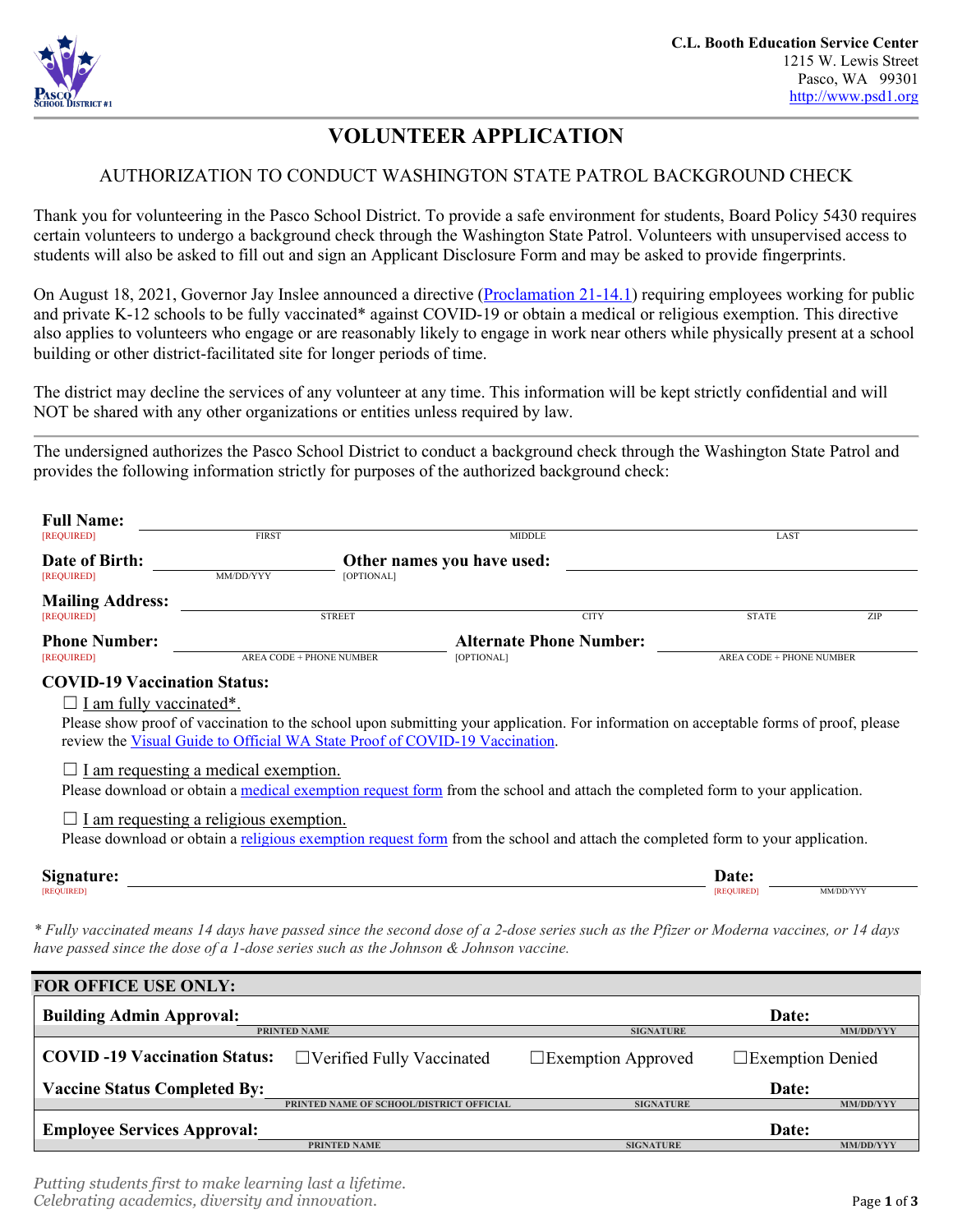

### **APPLICANT DISCLOSURE**

In accordance with RCW 43.43.830, applicants and prospective volunteers are required to complete this disclosure form. In addition, applicants who have been offered employment or volunteer assignments, as outlined in said law, will be required to complete a Request For Criminal History form. These requests will be forwarded to the Washington State Patrol for disclosure of any applicable charges or findings. Applicants may be employed on a conditional basis pending completion of such background investigation. Volunteers will be retained on the same conditional basis.

**INSTRUCTIONS:** Answer YES or NO to each listed item. If the answer is YES to any item, explain in the area provided, indicating the charge or finding, the date, and the court(s) involved.

**1.** Have you ever been convicted of any crimes against persons as defined in RCW 43.43.830, and listed as follows: Aggravated murder; first, second or third degree murder; first or second degree kidnapping; first, second or third degree assault; first, second or third degree rape; first, second or third degree statutory rape; first or second degree robbery; first degree arson; first degree burglary; first or second degree manslaughter; first or second degree extortion; indecent liberties; incest; vehicular homicide; first degree promoting prostitution; communication with a minor; unlawful imprisonment; simple assault; sexual exploitation of minors; first or second degree criminal mistreatment; child abuse or neglect as defined in RCW 26.44.020; first or second degree custodial interference; malicious harassment; first, second, or third degree child molestation; first or second degree sexual misconduct with a minor; patronizing a juvenile prostitute; child abandonment; promoting pornography; selling or distributing erotic material to a minor; custodial assault; violation of child abuse restraining order; child buying or selling prostitution; felony indecent exposure; or any of these crimes as they may be renamed in the future?

|    | ANSWER                                                                                                                                                                     | IF YES, EXPLAIN BELOW:                                                                                                                                                              |  |  |  |  |  |
|----|----------------------------------------------------------------------------------------------------------------------------------------------------------------------------|-------------------------------------------------------------------------------------------------------------------------------------------------------------------------------------|--|--|--|--|--|
|    |                                                                                                                                                                            |                                                                                                                                                                                     |  |  |  |  |  |
| 2. | Have you ever been found in any dependency action under RCW 13.34.030 (2) (b) to have sexually assaulted or<br>exploited any minor or to have physically abused any minor? |                                                                                                                                                                                     |  |  |  |  |  |
|    |                                                                                                                                                                            | ANSWER IIII. IF YES, EXPLAIN BELOW:                                                                                                                                                 |  |  |  |  |  |
|    |                                                                                                                                                                            |                                                                                                                                                                                     |  |  |  |  |  |
| 3. |                                                                                                                                                                            | Have you ever been found by a court in a domestic relations proceeding under Title 26 RCW to have sexually abused or<br>exploited any minor or to have physically abused any minor? |  |  |  |  |  |
|    |                                                                                                                                                                            |                                                                                                                                                                                     |  |  |  |  |  |
|    |                                                                                                                                                                            |                                                                                                                                                                                     |  |  |  |  |  |
|    |                                                                                                                                                                            |                                                                                                                                                                                     |  |  |  |  |  |
|    |                                                                                                                                                                            |                                                                                                                                                                                     |  |  |  |  |  |

**(APPLICANT DISCLOSURE CONTINUED ON NEXT PAGE)**